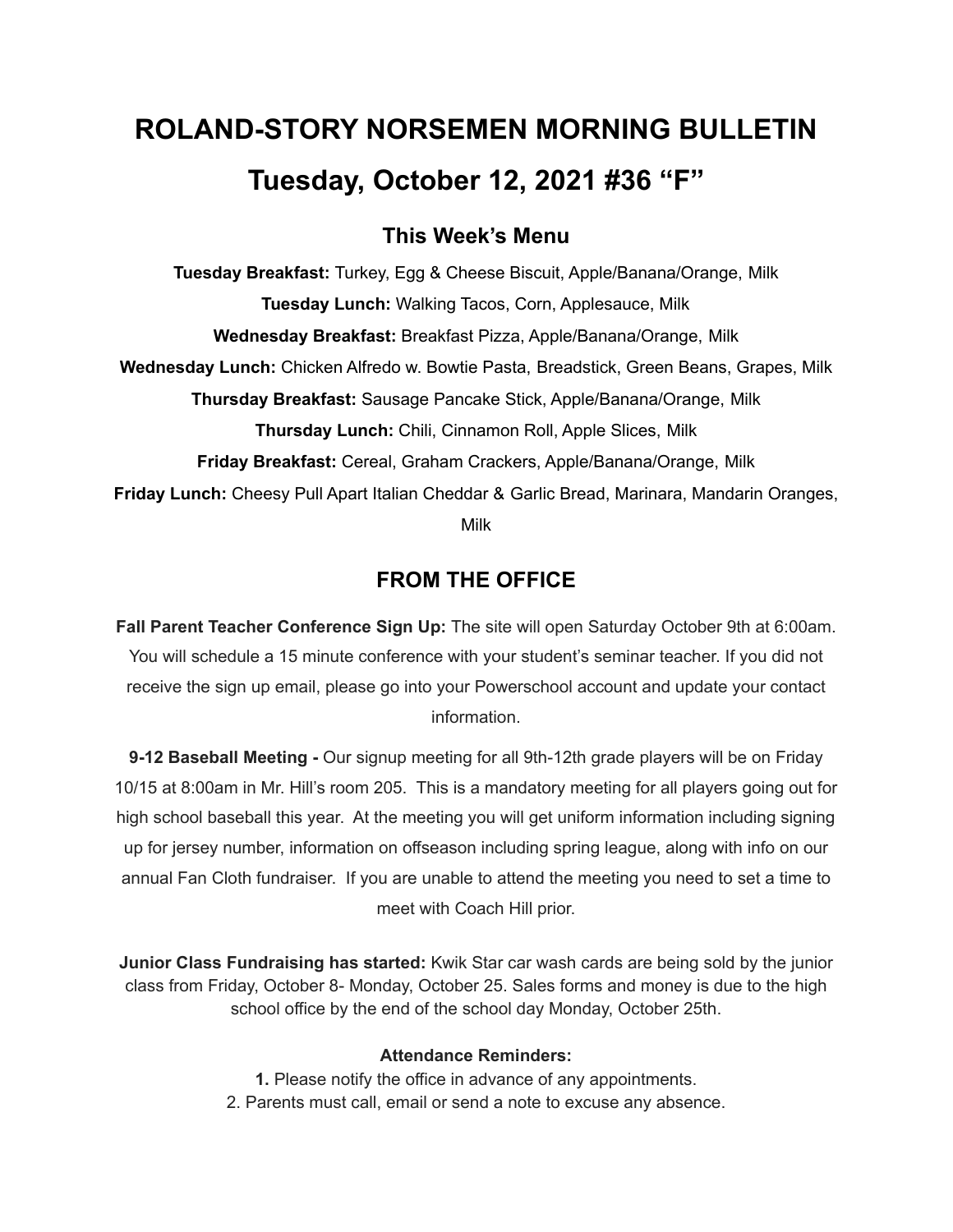- 3. Students must check out in the office before leaving the building. Parents do not need to come in the office to sign a student out.
- 4. If a student is leaving in the middle of a class they need a blue sheet from the office to be able to leave.
	- 5. When sending attendance emails please use [hsattendance@roland-story.k12.ia.us](mailto:hsattendance@roland-story.k12.ia.us)

**Yearbooks are in!** If you are a past graduate you can stop in the office to pick yours up. If you need to make arrangements for a sibling or other family member to pick yours up please contact the office first!



# **[COUNSELOR](https://docs.google.com/document/d/1vmwczNPbDzXe9vFaG5LJMQ7NYDv-i4oQJHybqA65TUc/edit?usp=sharing) FOLDER (9-12)-Click here**

## **Scholarships**

[StudentsScholarships.org](https://drive.google.com/file/d/1qbbp7lqeWGlW0ouOHrSolpv8U_P4g6cU/view) 1) YDI Scholarship- \$2,222 due 10/29 2) Voice of Democracy Scholarship- \$30,000 due 10/31 3) Scaredy Cat Scholarship- \$2,000 due 10/31 4) Stokes Educational Scholarship Program- \$30,000 due 10/31 5) Vivo Scholarship- \$1,000 due 10/31 6) Bold.org Community Scholarship- \$5,000 due 10/31 7) Cappex Scholarship- \$1,000 due 10/31 8) Discover Prudential Emerging Visionaries- \$15,000 due 11/4 9) Elks Most Valuable Student Competition- \$50,000 due 11/15 10) Real World Design Challenge Scholarships- \$50,000 due 11/20 11) Lamber-Goodnow Scholarships- \$6,000 due 12/1 12) Chuck Hall Star of Tomorrow Scholarship- \$2,000 due 12/1 13) Stand Up to Distracted Driving Scholarship- \$2,000 due 12/1 14) North American Van Lines Logistics Scholarship- \$1,000 due 12/15 15) Medical Scrubs Collection Scholarship- \$1,000 due 12/15

### **ATHLETIC ACTIVITIES FOR THE WEEK**

**Thursday 10/14**